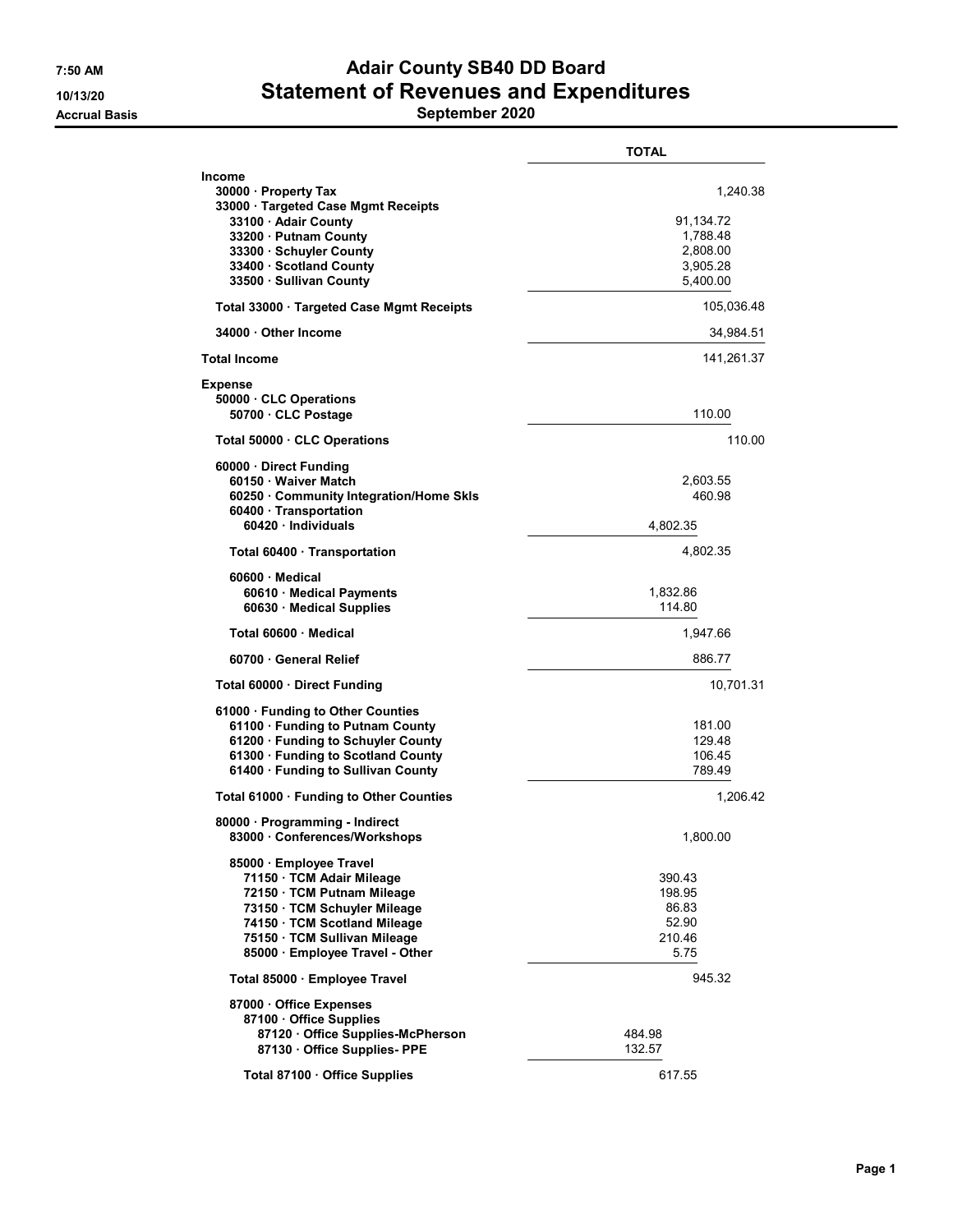## 7:50 AM Adair County SB40 DD Board 10/13/20 Statement of Revenues and Expenditures

Accrual Basis **September 2020** 

|                                                                                                                                                                                                                                                                                                         | <b>TOTAL</b>                                                                                            |
|---------------------------------------------------------------------------------------------------------------------------------------------------------------------------------------------------------------------------------------------------------------------------------------------------------|---------------------------------------------------------------------------------------------------------|
| 87200 · Postage<br>87210 · Postage-General<br>87220 · Postage-TCM                                                                                                                                                                                                                                       | 55.00<br>55.00                                                                                          |
| Total 87200 · Postage                                                                                                                                                                                                                                                                                   | 110.00                                                                                                  |
| 87400 Copier<br>87420 Copier-McPherson                                                                                                                                                                                                                                                                  | 64.10                                                                                                   |
| Total 87400 · Copier                                                                                                                                                                                                                                                                                    | 64 10                                                                                                   |
| 87700 · Building Maintenance<br>87710 · Janitorial<br>87711 Janitorial-Country Club<br>87712 Janitorial-McPherson                                                                                                                                                                                       | 109.00<br>$-71.13$                                                                                      |
| Total 87710 · Janitorial                                                                                                                                                                                                                                                                                | 37.87                                                                                                   |
| 87720 · Lawn Care<br>87721 Lawn Care-Country Club<br>87722 · Lawn Care-McPherson                                                                                                                                                                                                                        | 195.00<br>45.00                                                                                         |
| Total 87720 · Lawn Care                                                                                                                                                                                                                                                                                 | 240.00                                                                                                  |
| Total 87700 · Building Maintenance                                                                                                                                                                                                                                                                      | 277.87                                                                                                  |
| 87800 · Software & Technology<br>87830 · Soft & Tech- Managed IT                                                                                                                                                                                                                                        | 6,394.00                                                                                                |
| Total 87800 · Software & Technology                                                                                                                                                                                                                                                                     | 6,394.00                                                                                                |
| 87900 · Representative Payee Expense                                                                                                                                                                                                                                                                    | 36.00                                                                                                   |
| Total 87000 · Office Expenses                                                                                                                                                                                                                                                                           | 7,499.52                                                                                                |
| 87500 · Personnel<br>51000 CLC Personnel<br>51100 CLC Center Salary Expense                                                                                                                                                                                                                             | 6,441.42                                                                                                |
| Total 51000 · CLC Personnel                                                                                                                                                                                                                                                                             | 6,441.42                                                                                                |
| 66000 · Payroll Expenses<br>66500 · Salary Sick<br>66700 · Salary Vacation<br>66000 · Payroll Expenses - Other                                                                                                                                                                                          | 1,828.03<br>4,029.89<br>5,918.68                                                                        |
| Total 66000 · Payroll Expenses                                                                                                                                                                                                                                                                          | 11,776.60                                                                                               |
| 70300 · TCM Admin Salary<br>71110 · TCM Adair Salary Expense<br>72110 · TCM Putnam Salary Expense<br>73110 · TCM Schuyler Salary Expense<br>74110 · TCM Scotland Salary Expense<br>75110 · TCM Sullivan Salary Expense<br>87510 Salary Expense<br>87540 · Employee Benefits<br>87550 · Unemployment Tax | 7,042.70<br>27,870.46<br>2,031.34<br>3,299.68<br>1,527.08<br>3,408.51<br>16,715.81<br>28,281.73<br>8.42 |
| Total 87500 · Personnel                                                                                                                                                                                                                                                                                 | 108,403.75                                                                                              |
| 89000 · Utilities<br>89100 · Electricity<br>89110 · Electricity-Country Club<br>89130 Electricity-314 E McPherson                                                                                                                                                                                       | 168.91<br>410.51                                                                                        |
| Total 89100 · Electricity                                                                                                                                                                                                                                                                               | 579.42                                                                                                  |
| 89200 Gas<br>89210 · Gas-Country Club                                                                                                                                                                                                                                                                   | 35.48                                                                                                   |
| Total 89200 · Gas                                                                                                                                                                                                                                                                                       | 35.48                                                                                                   |